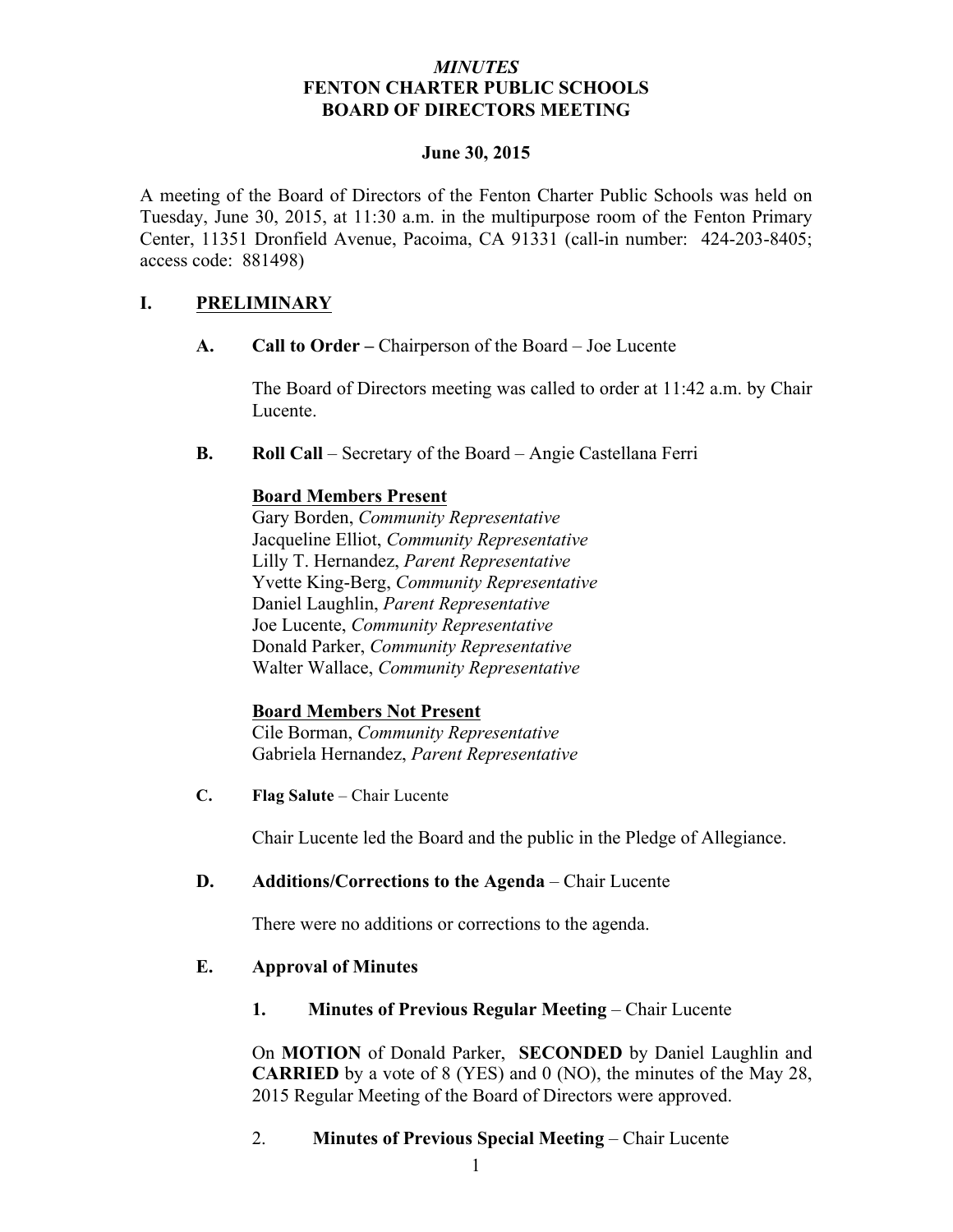On **MOTION** of Yvette King Berg, **SECONDED** by Jaqueline Elliot and **CARRIED** by a vote of 8 (YES) and 0 (NO), the minutes of the June 11, 2015 Special Meeting of the Board of Directors were approved.

## **II. COMMUNICATIONS**

#### **A. Presentations from the Public** – Chair Lucente

There were no presentations from the public.

#### **B. Committee/Council Reports**

Minutes of all meetings held by any committee and/or council were sent to the Board Members prior to this meeting.

There were no further reports by committees/councils.

#### **C. Treasurer/CFO's Report**

Kristin Dietz, Vice President of EdTec, and Treasurer and CFO of the FCPS, presented monthly, profit and loss statements, revenue, expenditures and a year-to-date projection for the Fenton Charter Public Schools.

#### **D. Directors' Reports**

Fenton Avenue Charter School (FACS) – Stacy Carroll Hutter, Director, reported.

Fenton Primary Center (FPC): Richard Parra, Director, reported.

Santa Monica Boulevard Community Charter School (SMBCCS): Dr. David Riddick, Director, reported.

Fenton Charter Leadership Academy: Center for Social and Emotional Learning (FCLA) – Lee Melo, Director, reported.

Fenton STEM Academy: Elementary Center for Science, Technology, Engineering and Mathematics (STEM) – Jennifer Miller, Director, reported.

#### **E. Executive Director's Report**

Fenton Charter Public Schools (FCPS) – Irene Sumida, Executive Director, reported.

#### **III. CONSENT AGENDA ITEMS**

## **A. Recommendation to approve 2015-2016 staff rosters for Fenton Charter Leadership Academy and Fenton STEM Academy**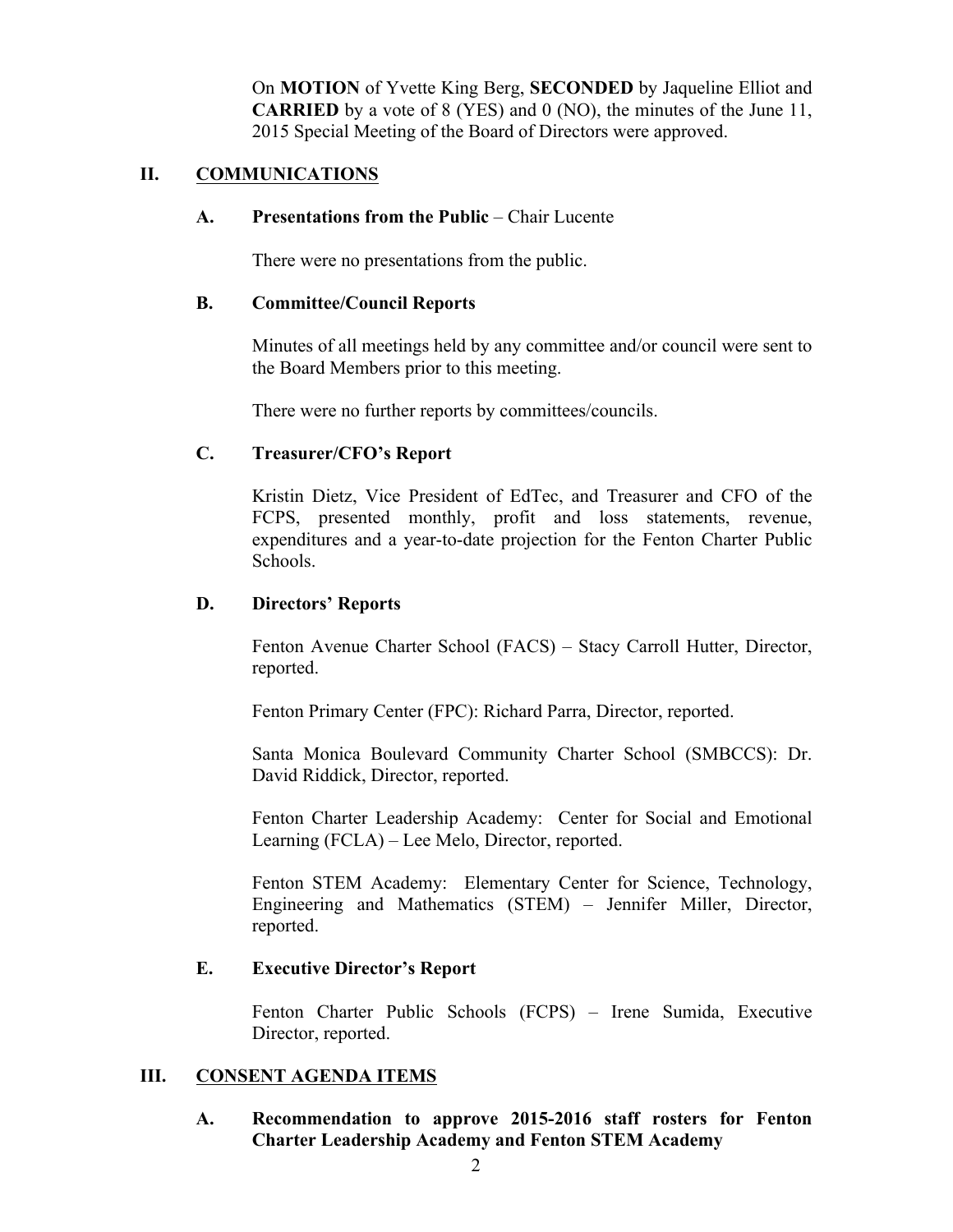On **MOTION** of Yvette King-Berg, **SECONDED** by Walter Wallace and **CARRIED** by a vote of 8 (YES) and 0 (NO), the consent calendar was approved.

## **IV. ITEMS SCHEDULED FOR ACTION**

**A. Recommendation to approve slate of directors for 2015-2016 school year**

On **MOTION** of Donald Parker, **SECONDED** by Walter Wallace and **CARRIED** by a vote of 8 (YES) and 0 (NO), the recommendation to accept the slate of directors for 2015-2016 school year was approved.

**B. Recommendation to approve technology upgrades for Fenton Avenue Charter School, Fenton Primary Center, and Santa Monica Boulevard Community Charter School, and technology implementation for Fenton Charter Leadership Academy and Fenton STEM Academy**

On **MOTION** of Donald Parker, **SECONDED** by Jacqueline Elliot and **CARRIED** by a vote of 8 (YES) and 0 (NO), the recommendation to approve technology upgrades for Fenton Avenue Charter School, Fenton Primary Center, and Santa Monica Boulevard Community Charter School, and technology implementation for Fenton Charter Leadership Academy and Fenton STEM Academy was approved.

**C. Recommendation to approve the 2015-2016 Local Control and Accountability Plans (LCAPs) for Fenton Avenue Charter School, Fenton Primary Center, Santa Monica Boulevard Community Charter School, Fenton Charter Leadership Academy and Fenton STEM Academy**

On **MOTION** of Gary Borden, **SECONDED** by Walter Wallace and **CARRIED** by a vote of 8 (YES) and 0 (NO), the recommendation to approve the 2015-2016 Local Control and Accountability Plans (LCAPs) for Fenton Avenue Charter School, Fenton Primary Center, Santa Monica Boulevard Community Charter School, Fenton Charter Leadership Academy and Fenton STEM Academy was approved.

**D. Recommendation to approve the 2015-2016 FCPS Final Budget, including the budgets for Fenton Avenue Charter School, Fenton Primary Center, Santa Monica Boulevard Community Charter School, Fenton Charter Leadership Academy and Fenton STEM Academy**

On **MOTION** of Donald Parker, **SECONDED** by Yvette King-Berg and **CARRIED** by a vote of 8 (YES) and 0 (NO), the recommendation to approve the 2015-2016 Final Budget, including the budgets for Fenton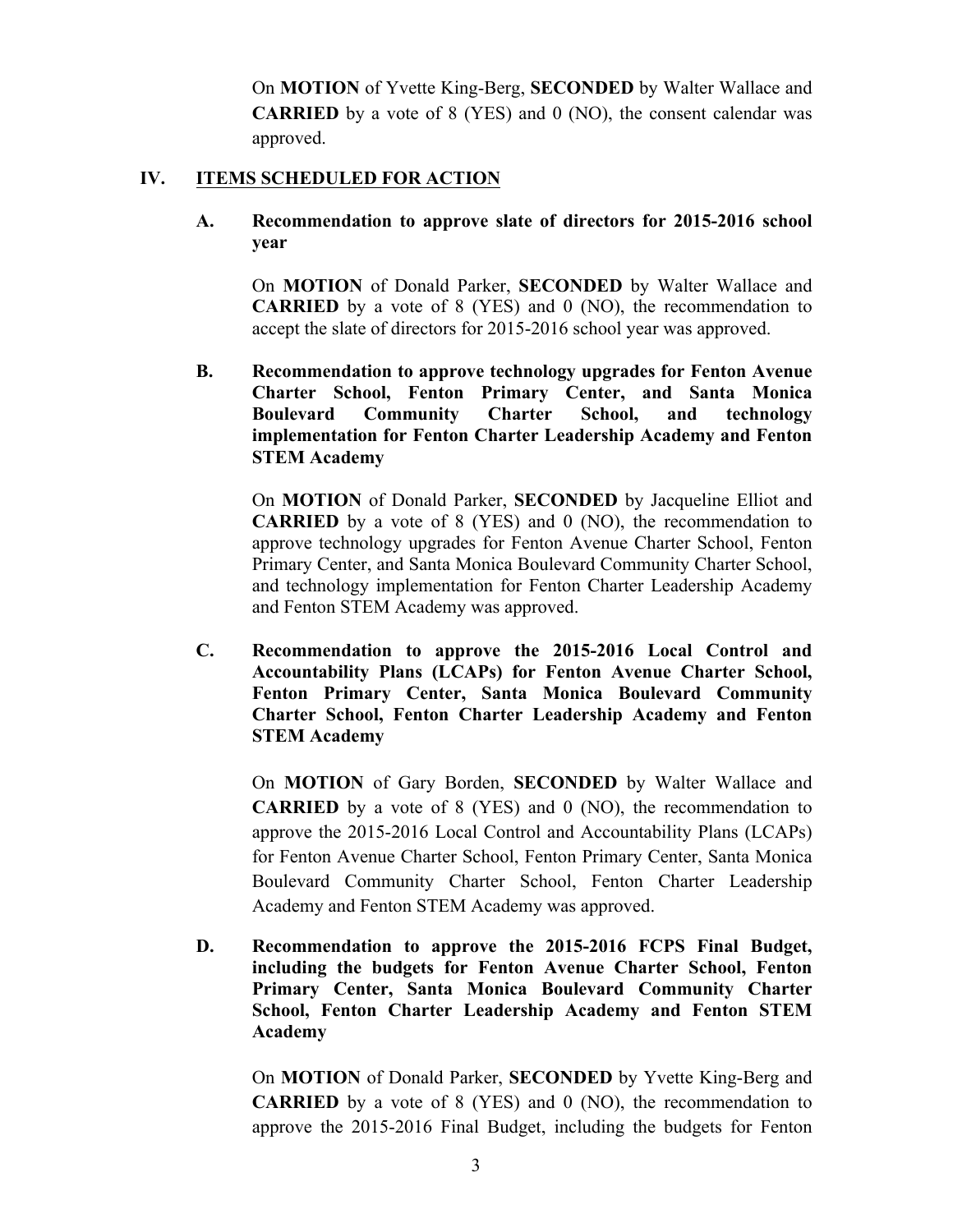Avenue Charter School, Fenton Primary Center, Santa Monica Boulevard Community Charter School, Fenton Charter Leadership Academy and Fenton STEM Academy was approved.

## **E. Recommendation to approve two-year Master Services Agreement with EdTec, Inc.**

On **MOTION** of Yvette King-Berg, **SECONDED** by Donald Parker and **CARRIED** by a vote of 8 (YES) and 0 (NO), the recommendation to approve the two-year Master Services Agreement with EdTec, Inc. was approved.

## **F. Recommendation to approve establishment of Board of Trustees for Public School Employee Retirement Healthcare Benefits Trust**

On **MOTION** of Jacqueline Elliot, **SECONDED** by Walter Wallace and **CARRIED** by a vote of 8 (YES) and 0 (NO), the recommendation to approve the establishment of a Board of Trustees for the FCPS Public School Employee Retirement Healthcare Benefits Trust was approved.

## **V. ITEMS SCHEDULED FOR INFORMATION**

- **A. Receipt of State Charter School Revolving Loan for FCLA and STEM**
- **B. Necessity for Administrative Coordinator vs. Dean at FACS, FPC and SMBCCS**

## **C. Calendar of 2015-2016 FCPS Board meeting dates**

*These were information items and no action was taken.*

# **VI. ANNOUNCEMENTS**

Presentation by Fritz Heirich, Chief Executive Officer of the Alliance of Schools for Cooperative Insurance Programs (ASCIP), and Deborah Nobles, ASCIP Senior Risk Services Consultant, to the Fenton Charter Public Schools in recognition of the outstanding work of the schools in monitoring risk management. An award of \$1,500 was presented.

## **VII. ADJOURNMENT**

The meeting was adjourned at 12:57 p.m.

The next regular meeting of the Board of Directors of the Fenton Charter Public Schools will be held on Thursday, September 17, 2015 at 4:30 p.m. in the auditorium of Fenton Avenue Charter School.

Respectfully submitted:

 $\mathcal{L}_\text{max}$  , where  $\mathcal{L}_\text{max}$  and  $\mathcal{L}_\text{max}$  and  $\mathcal{L}_\text{max}$ 

Angie Castellana Ferri